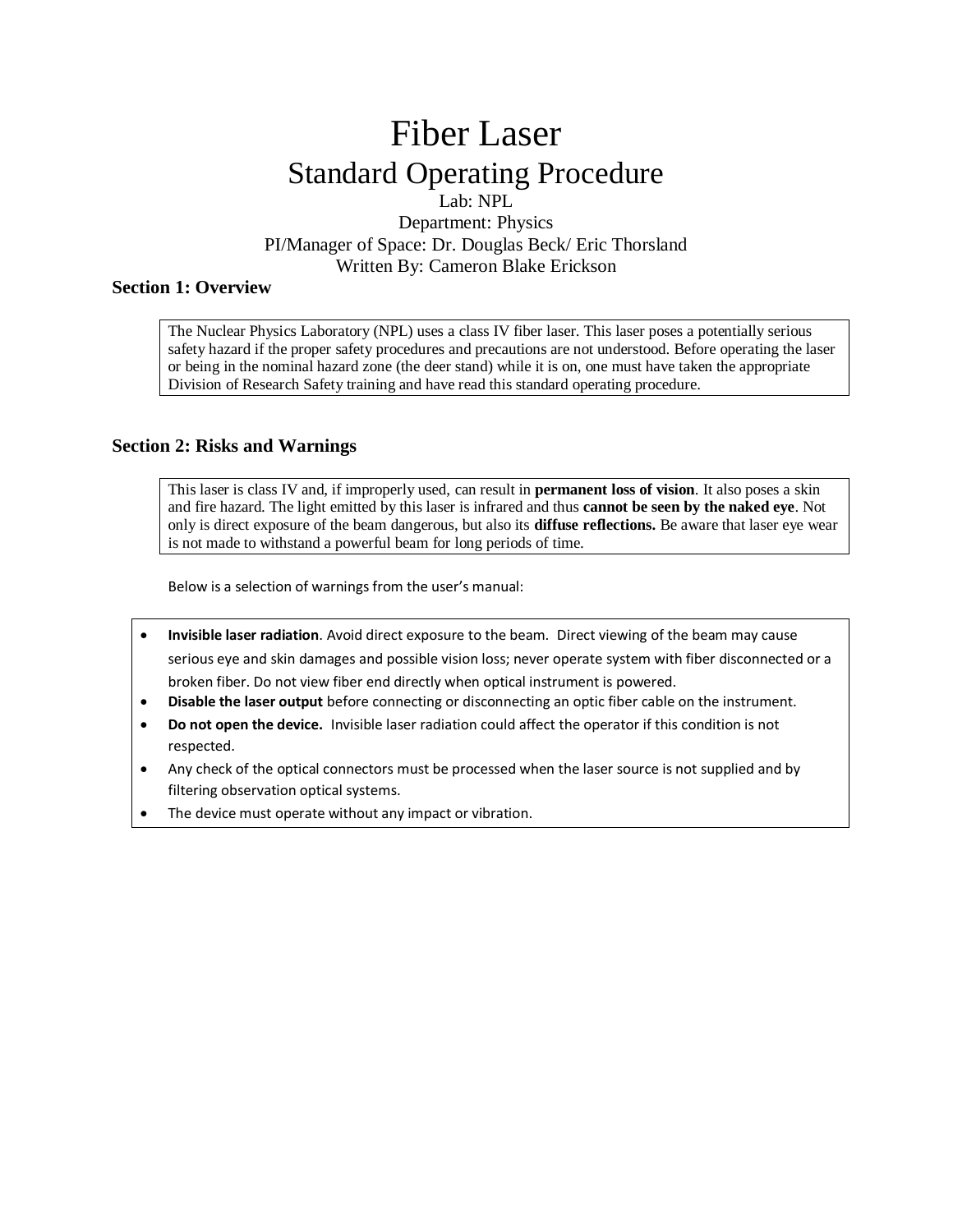# **Section 4: Safety and Control Measures**

There are two main areas that interact with the laser: the **nominal hazard zone** and the **laser control zone**. The nominal hazard zone is any area at the same height as the laser (usually this is the "deer stand"). The laser control area is the computer desk capable of controlling the laser remotely via software.

General safety precautions in the nominal hazard zone:

- **The red warning light** is to always be on while the laser is operational.
- **Access to the nominal hazard zone** is to always be gated with appropriate signs while the laser is operational. This prevents people from unknowingly wandering into the nominal hazard zone.
- **The use of protective eye ware** is required in the nominal hazard zone while the laser is operational
- **For any power above 50 milliwatts**, the attenuating curtains must be lowered to *help* protect from diffuse reflections
- Familiarize yourself with the location of the fire extinguisher in the nominal hazard zone.

General safety precautions in the laser control zone:

- **The red warning light** is to always be on while the laser is operational. This light is controlled in the laser control zone.
- **Access to the nominal hazard zone** is to always be gated with appropriate signs while the laser is operational. This prevents people from unknowingly wandering into the nominal hazard zone.
- **The operational status of the laser can only be determined by the laser itself.** For instance, if the power is changed from 1 Watt to .01 Watts on the laser control computer, this is not sufficient to assume the power is actually .01 Watts. You must query the laser for the power as measured by itself internally. Queries to the laser are required to have full confidence in the current settings of the laser.
- Familiarize yourself with the location of the fire extinguisher in the laser control zone.

## **Section 3: Procedures**

For any of these procedures always make sure laser alignment is done at the lowest possible power. Also know there exists no power level where direct eye to beam contact is safe.

#### *Polarization of Helium 3:*

- 1. Check to make sure fire extinguishers are available
- 2. Turn on the red warning light
- 3. Dawn the appropriate safety googles
- 4. Gate the entrance to the nominal hazard area
- 5. Lower the attenuation curtains
- 6. Remove the key from the laser control area and use it to turn on the laser
- 7. Ensure proper contact is established between the laser and the laser control computer
- 8. Perform experiment
- 9. When finished, turn of the laser via software.
- 10. Remove the laser key and return it to it's original location
- 11. Turn off the red warning light
- 12. Un-gate entrances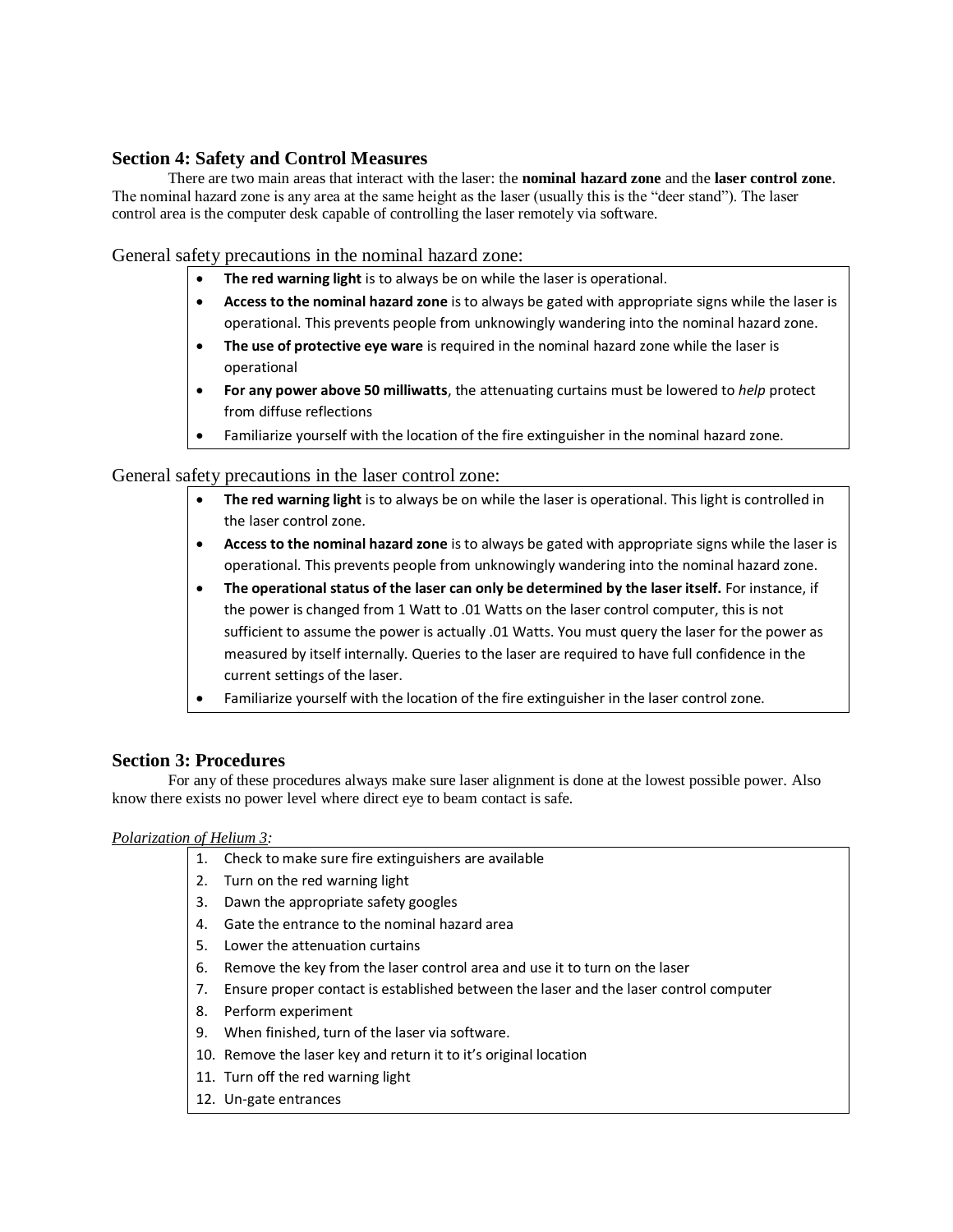#### *Circular Polarization Calibration:*

- 1. Check to make sure fire extinguishers are available
- 2. Turn on the red warning light
- 3. Dawn the appropriate safety googles
- 4. Gate entrance to the nominal hazard area
- 5. Remove the key from the laser control area and use it to turn on the laser
- 6. Ensure proper contact is established between the laser and the laser control computer
- 7. Set laser to lowest possible power setting
- 8. Ensure seating at the calibration table is high enough such that your eyes are significantly above the beam
- 9. When finished, turn off the laser and remove the key
- 10. Return the key to it's original location
- 11. Remove the laser key and return it to it's original location

## *Transferring the fiber between MEOP cell and calibration mounts:*

- 1. Make sure the laser is off and the key is not in
- 2. Carefully un-mount the laser from current mount. Take special notice of the actual fiber in it's entirety. Make sure it does not get caught on anything in the environment or that it is not tripped over
- 3. Mount it to the new mount, ensure that the fiber is sufficiently isolated from walkways.

# **Section 5: Emergency Response**

In the event of a laser accident, immediately ensure that the laser is turned off to no longer emits light. Provide for the safety of personnel as needed. If a laser eye injury is suspected, have the injured person keep their head upright and still to restrict bleeding in the eye and contact a physician for evaluation as soon as possible.

If the issue is less pressing, Eric's phone number is: 217-714-0688